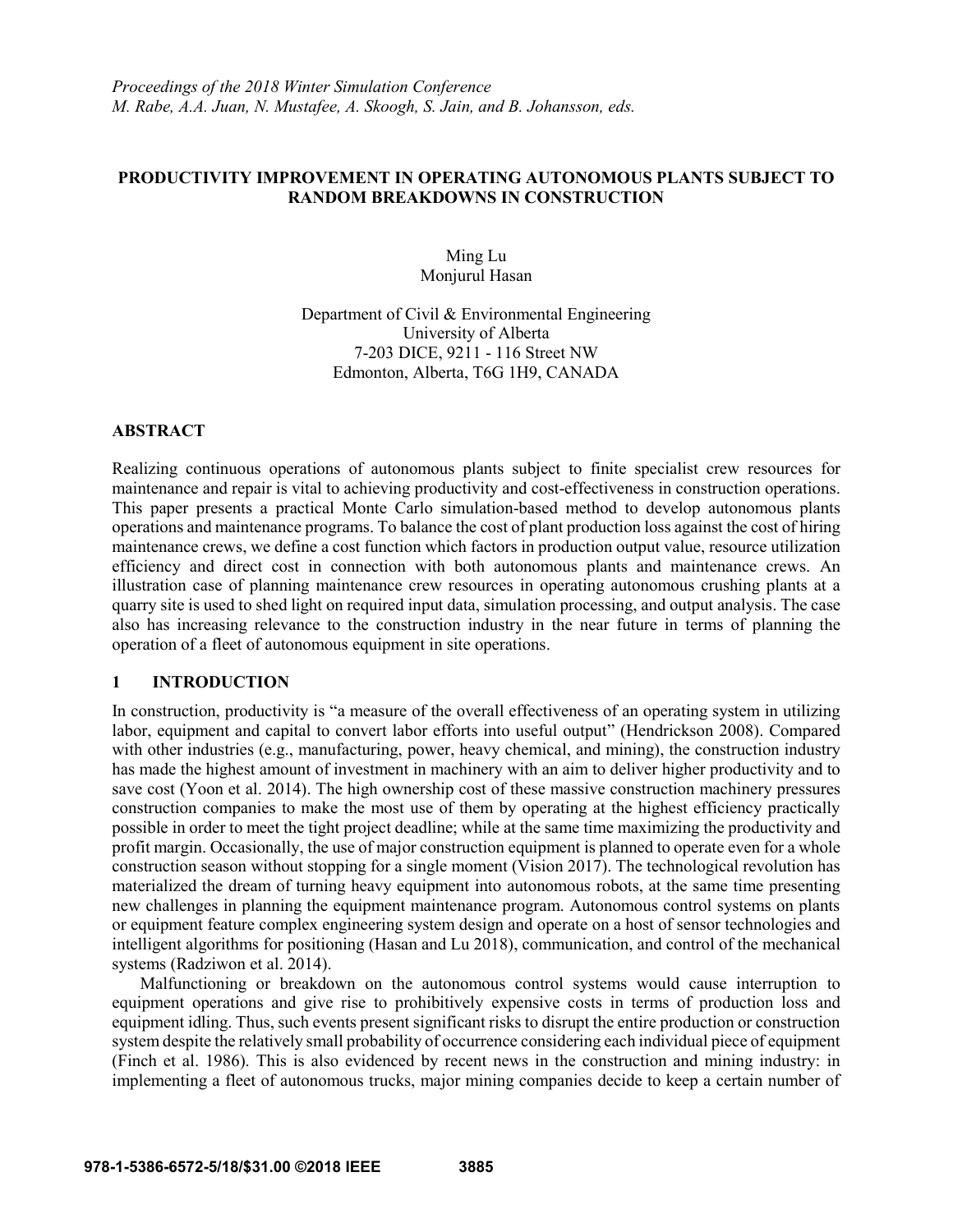driver jobs as backup to operate non-autonomous trucks in order to maximize the full potential of new technology (Healing 2018).

How to provide system maintenance resources and plan backup production resources in a cost-effective manner such that the production interruption is mitigated presents an interesting problem to investigate. While the autonomous control system is being rebooted, repaired by a specialist maintenance crew, the equipment switches to a manual mode and continues operation by the maintenance crew without incurring any stoppage. Alternatively, a manually operated spare plant temporarily substitutes for the autonomous plant to keep the production system operating at its full capacity until the autonomous plant is up running again.

This paper presents a practical Monte Carlo simulation-based approach to address the above identified problem. The example of planning maintenance crew resources in operating autonomous crushing plants at a quarry site is adapted from Tang et al. (2004) as an illustration case. The case has increasing relevance to the construction industry in the near future in the particular context of planning maintenance crew resources in running a fleet of autonomous equipment in site operations. It is noteworthy that the original case has small-sized samples of input data and subjectively estimated information on breakdown probabilities and duration categories for maintaining the plant autonomous control system. With limited input data, simple discrete probability functions are fitted to inform random sampling in the simulation. Nonetheless, this case provides clear guidance on what data to collect and how to perform the complete analysis. As a matter of fact, for similar applications down the path, the required data will be automatically collected by using proper sensors. As such, more sophisticated statistical distributions can be fitted onto larger more realistic datasets in practical applications down the path.

### **2 LITERATURE REVIEW**

Globalization, along with technological advances, has made reliability and productivity of a production system the key determinant factor for manufacturing companies to thrive in the competitive market (Muchiri and Pintelon 2008). Implementation of smart planning and supply chain management schemes with installation of computer integrated autonomous production lines improved the performance indicator of this industry (Tang 2006). As noted by Ashayeri et al. (1996), utilization of expensive, specialized computer controlled equipment potentially decreases the production cost but demands proper maintenance scheduling and special contingency planning for backup manual operation. Often, these maintenance crews or backup manual operation crews may require a high skill set to perform the job and can be very expensive (Finch and Gilbert 1886). Therefore, it is critical to optimize the crew size and plan the deployment schedule for such backup crews in order to maximize cost-effectiveness of the whole production system while delivering higher profit margins.

Construction operation is dynamic in nature which involves outdoor operating conditions and can be influenced by many variables (e.g., time, place, equipment, weather, construction method, etc.). As pointed out by Louis and Dunston (2017), the dynamic nature of the construction operations substantially increases the inherent uncertainty in adaptation of computer controlled autonomous solutions for construction operation in comparison with the manufacturing operation setting. With advances of the smart technology, the construction industry is also catching up with manufacturing. According to Aziz et al. (2013) adaptation of autonomous or semi-autonomous construction machinery and coping with the construction environment with smart planning solutions provide key foci for construction researchers at present and in the near future. Similar to manufacturing, the vision of continuous production has been realized in practice by many major earthworks and mining contractors (Vision 2017). Hasan and Lu (2017) presented the concept of a continuous operation plan for an autonomous backhoe excavator which operates on a large grading site. Momin et al. (2015) addressed different autonomous solutions for road construction. Neelamkavil (2009) gave a broad view of the essence of construction automation for prefabrication industry (particularly in housing) and made a fair comparison with other manufacturing industries.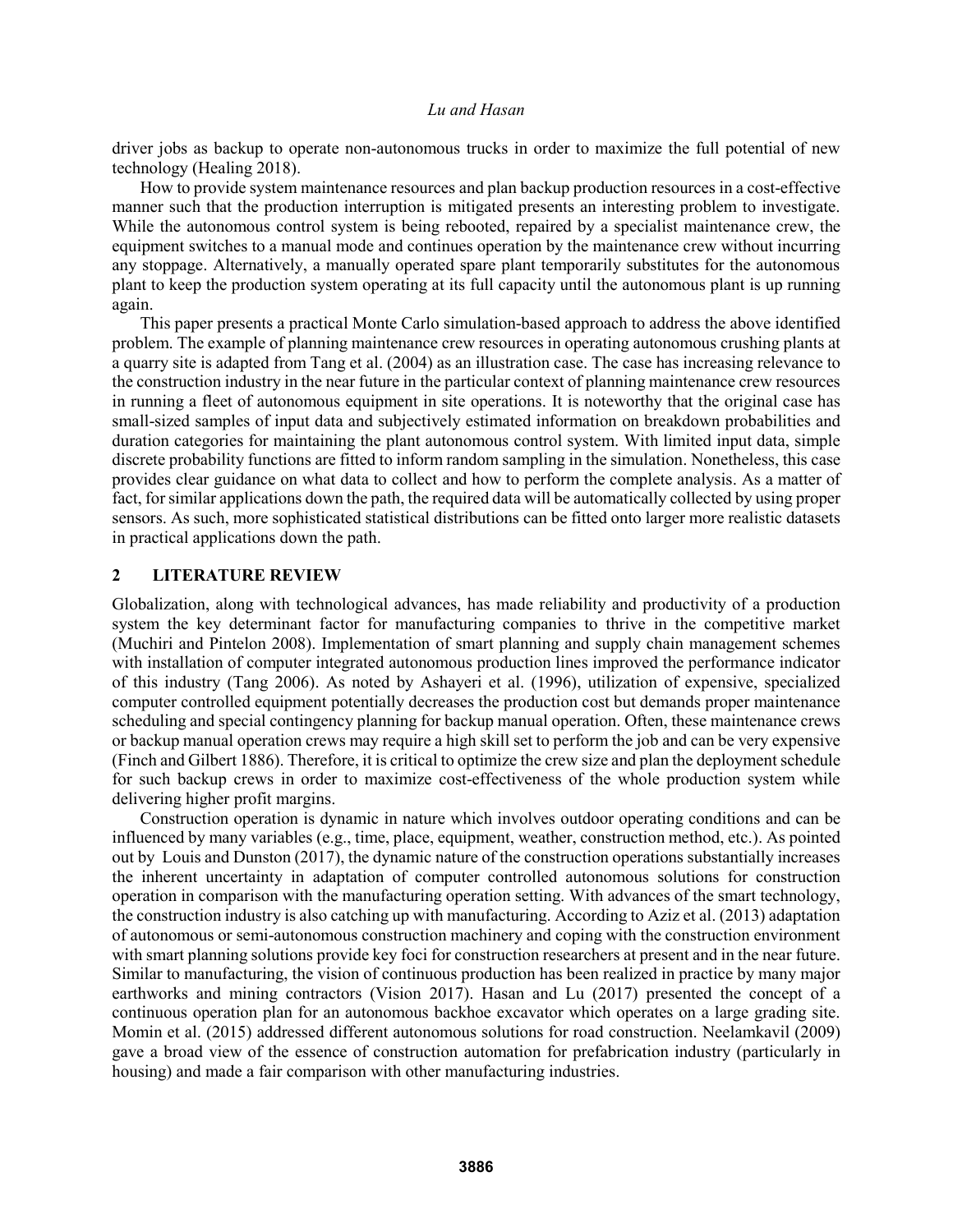Relevant literature corroborates the fact that the deployment of autonomous computer-controlled technologies in general gives rise to inevitable construction productivity improvement. Autonomous machinery generally feature complex system design and demands expert's hand to fix if any breakdown occurs (Buchanan and Bessant 1985). In the manufacturing setting, this type of situation can be handled by transferring the job order to another plant at a different location (Chopra and Sodhi 2004) but it is practically infeasible for construction. To keep the operation continuous while avoiding production interruption and productivity loss, the common practice in construction is to keep the option of manual operation as a backup. Therefore, crew resources for plant maintenance and manual operation backup needs meticulous planning in terms of utilization efficiency and crew size (Siu et al. 2014).

As noted by Siu et al. (2016) four categories of methodologies are generally applied in resource use optimization and scheduling research. These are (1) heuristic rules; (2) evolutionary algorithms; (3) simulation models; and (4) mathematical programming. The simulation-based resource use optimization approach is commonly recognized the best match for the problem being addressed. In particular, the Monte Carlo (MC) simulation approach is applied to model plant breakdown on a random basis in the case study, which follows the straightforward random event scheduling and random duration sampling strategy, resulting in the bar chart schedule representing specific breakdown periods on particular plants during a specified operation time frame (say 24 hours). To our best knowledge, no quantitative techniques other than Monte Carlos simulation provide the analytical solution to the key decision variable–which is the duration for a certain number of plants experiencing simultaneous breakdowns is determined by random sampling. To facilitate the decision process and structure the analysis of simulation output, the present research further defines cost functions on top of the simulation model by factoring production output value, resource utilization efficiency and direct cost in connection with both autonomous plants and maintenance crews. This allows for a better analytical approach to balance the cost of plant production loss against the cost of hiring maintenance crews and identify the optimum solution, thereby lending straightforward decision support.

## **3 CASE OVERVIEW**

In this case, a large construction company owns and operates fifteen identical autonomous crushing plants in a quarry site to produce aggregates. In any working hour, the probability for a plant running under "auto mode" to breakdown along with the certain duration of breakdown is known from historical data. For demonstration purpose, the probabilities to experience the auto breakdown of different categories in any working hour are defined as a discrete distribution function for any crushing plant.

In this case, it is assumed that the autonomous control system breakdown will be repaired by itself after a certain period of running self-diagnosis software and system reboot software; at the meantime, if a standby crew is available, the plant switches to "manual mode" of operation; as such, production loss is avoided during the auto system down period. Otherwise, if the crew is not available, the plant stops production, incurring production loss. The plant will resume autonomous operation at the end of the breakdown period.

In contrast with the solution originally given in (Tang et al. 2004), the proposed methodology extends the simulation output analysis by defining a consolidated cost function called *Net Production Output, NPO* as in Eq. (1), which considers the value of plant production output and the cost of hiring maintenance crews, while simultaneously factoring in utilization efficiencies for those autonomous plants and crews employed.

$$
NPO = PPU - MCC \tag{1}
$$

Here, *PPU = Plant Production Output*;

*MCC = Maintenance crew cost*, can be calculated by using following Equations (2) and (3) respectively,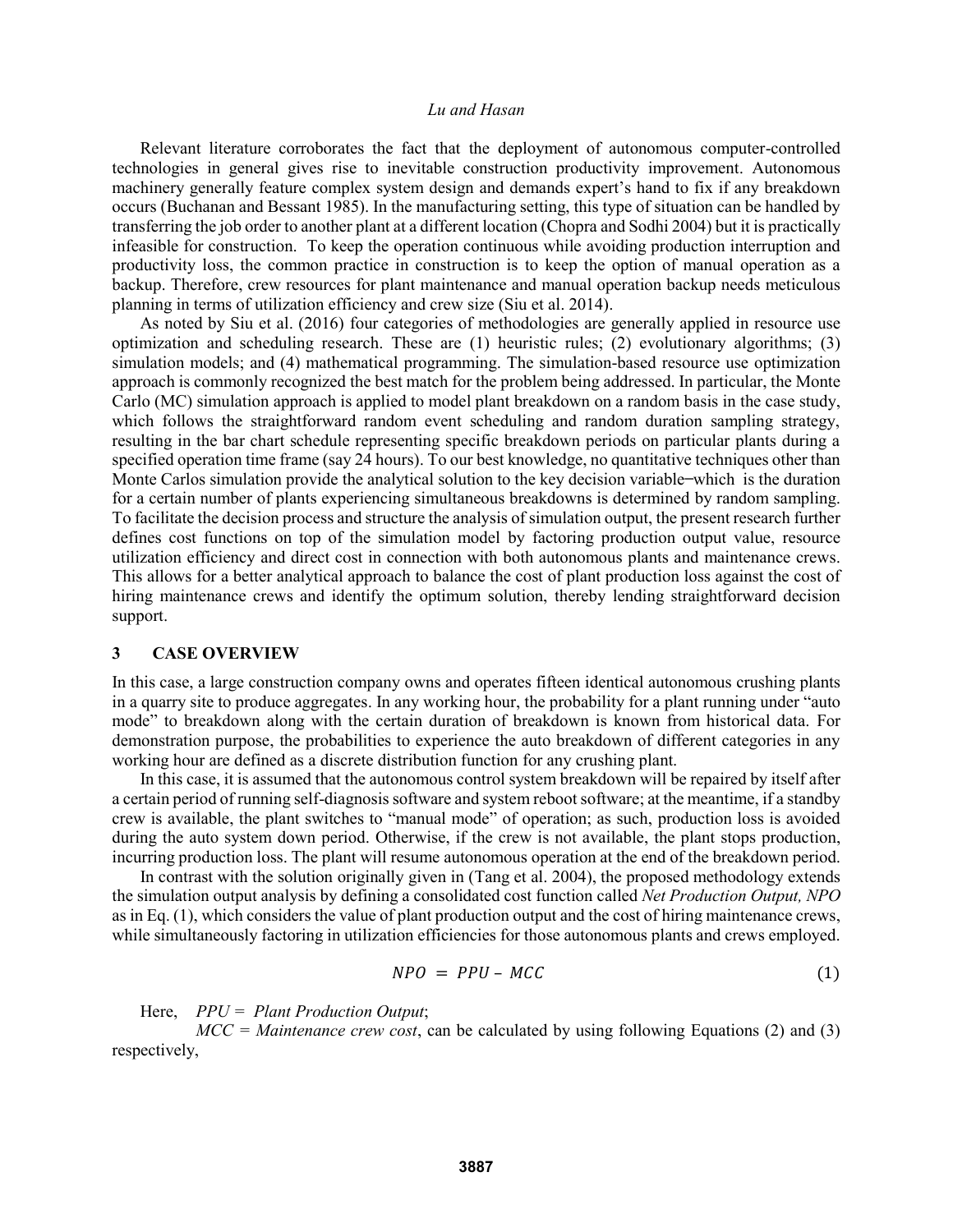$$
PPU = \sum_{1}^{N_p} PHR \times Hr_{EOP}
$$
 (2)

$$
MCC = Nc \times CHR \times Hr_{OP}
$$
 (3)

Here, *Np = Number of plant*; *Nc = Number of crew hired*; *PHR = Plant's hourly production output value without stoppage (\$/h)*; *Hr*<sub>*EOP*</sub> = *Effective operation hours on each plant,* as per equation (4); *CHR = Crew hourly rate (\$/h)*; *HrOP = Total operation hour*.

$$
Hr_{EOP} = Hr_{OP} - [Inturupted, Hr_{OP}] \tag{4}
$$

$$
PHR = f\left(\sum c_i\right); \quad i = 1, 2, 3, \dots, n \tag{5}
$$

Where,  $c_i$  is the itemized cost due to breakdown per unit product, which accounts all direct and indirect production costs.

Here, the *NPO* essentially factors in the plant utilization efficiency for each of all the plants (e.g., autonomous plant efficiency factor generally fall in the range above 90%); which is factored in the effective operation hours on each plant in (2), the higher this ratio (closer to 100%), the higher plant production output, hence, the higher *NPO*. On the other hand, the manual crew utilization efficiency (e.g., manual crew utilization efficiency factor generally is around 50%: half of the time crew engaged in operating plants; half of the time standby) is loosely reflected in the maintenance crew cost: if too many crews are hired, the crew utilization efficiency will be much lower, as a result, driving up the maintenance crew cost and reducing the *NPO* as per Eq. (1).

In short, *NPO* provides an effective performance indicator for both system productivity and resource use efficiency in the current case. In order to improve productivity and resource use efficiency the objective is to maximize *NPO*.

#### **4 PROCESS SIMULATION**

For the aforementioned case in Tang et al. (2004), the probabilities for the four categories of auto system breakdown add up to 20% (Table 1); the rest 80% of the time the plant runs on its autonomous mode without any problems. Anticipated crew hourly rate, *CHR* is \$312.5/hr (overtime or night shift factors are considered in this average rate), and the hourly production output, *PHR* of a crushing plant is \$10,000/hr.

| <b>Breakdown Category</b> | <b>Probability</b> | <b>Down Time</b> |
|---------------------------|--------------------|------------------|
| CAT I                     | 0.08               | $0.5$ hour       |
| CAT II                    | 0.06               | $1.0$ hour       |
| <b>CAT III</b>            | 0.04               | $1.5$ hour       |
| CAT IV                    |                    | 2.0 hour         |

Table 1: Crushing plant breakdown statistics.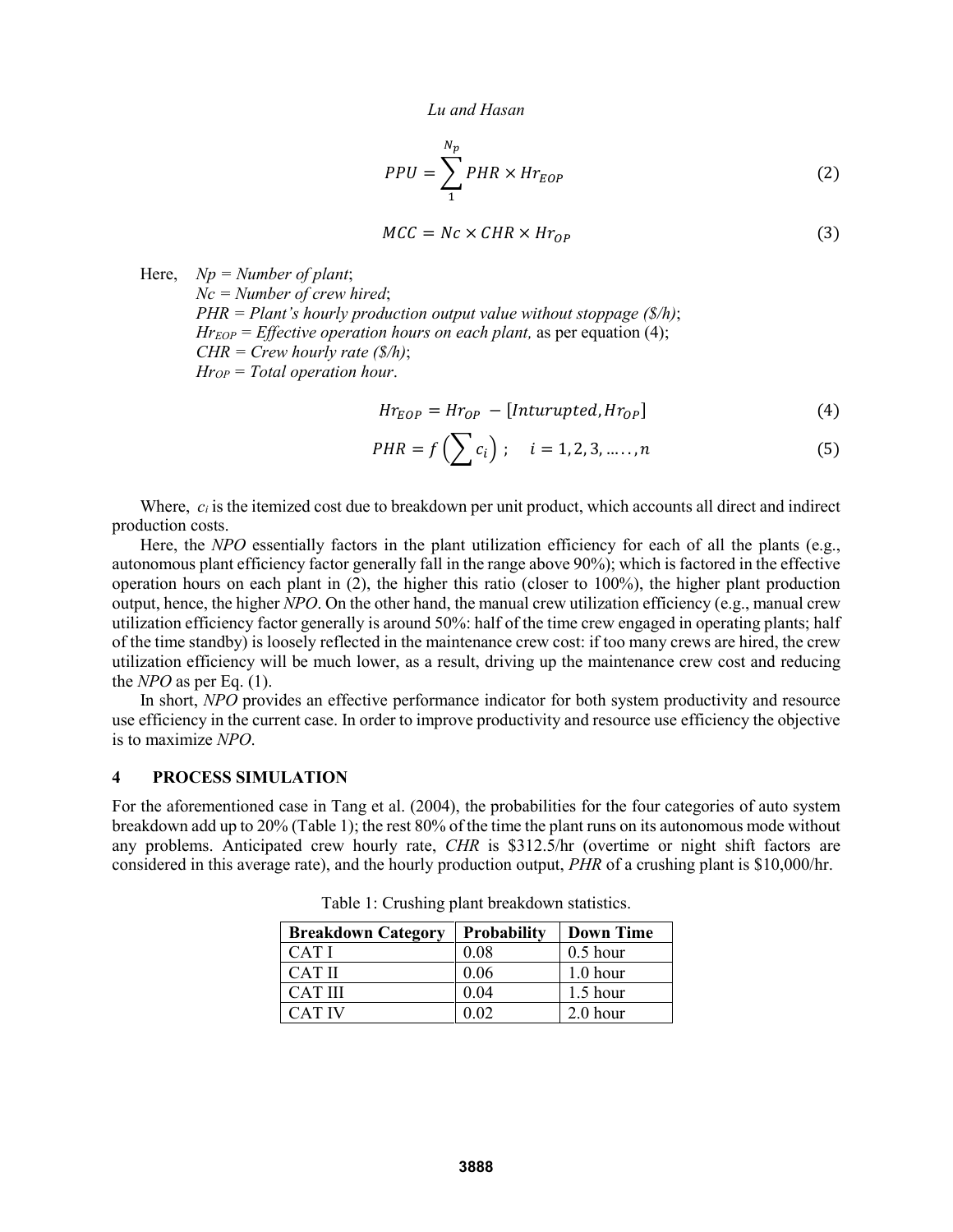# **4.1 Single Simulation Run**

Considering the above input setting, a single simulation run to simulate plant breakdown events for 5 hour duration is illustrated in Figure 1. Table 2 summarizes the plant breakdown hours corresponding to the number of plants which would break down at the same time during the five hours time period, alongside the scaled up time duration in terms of the twenty four hours operation period.



**Simulated results** 



Figure 1: Plant breakdown simulation bar chart from one run over five hours.

|  | Table 2: Solution demo based on one run Monte Carlo scaled up to twenty four hours of operations. |  |
|--|---------------------------------------------------------------------------------------------------|--|
|  |                                                                                                   |  |
|  |                                                                                                   |  |

| No. of plants broken<br>down at the same time | No. of minutes | Equivalent<br>hours per day |
|-----------------------------------------------|----------------|-----------------------------|
|                                               | 25             | 2.00                        |
|                                               | 72             | 5.76                        |
|                                               | 167            | 13.36                       |
|                                               | 24             | 1.92                        |
|                                               |                | 0.96                        |
|                                               |                | 0.00                        |
| $\rm Total$                                   |                |                             |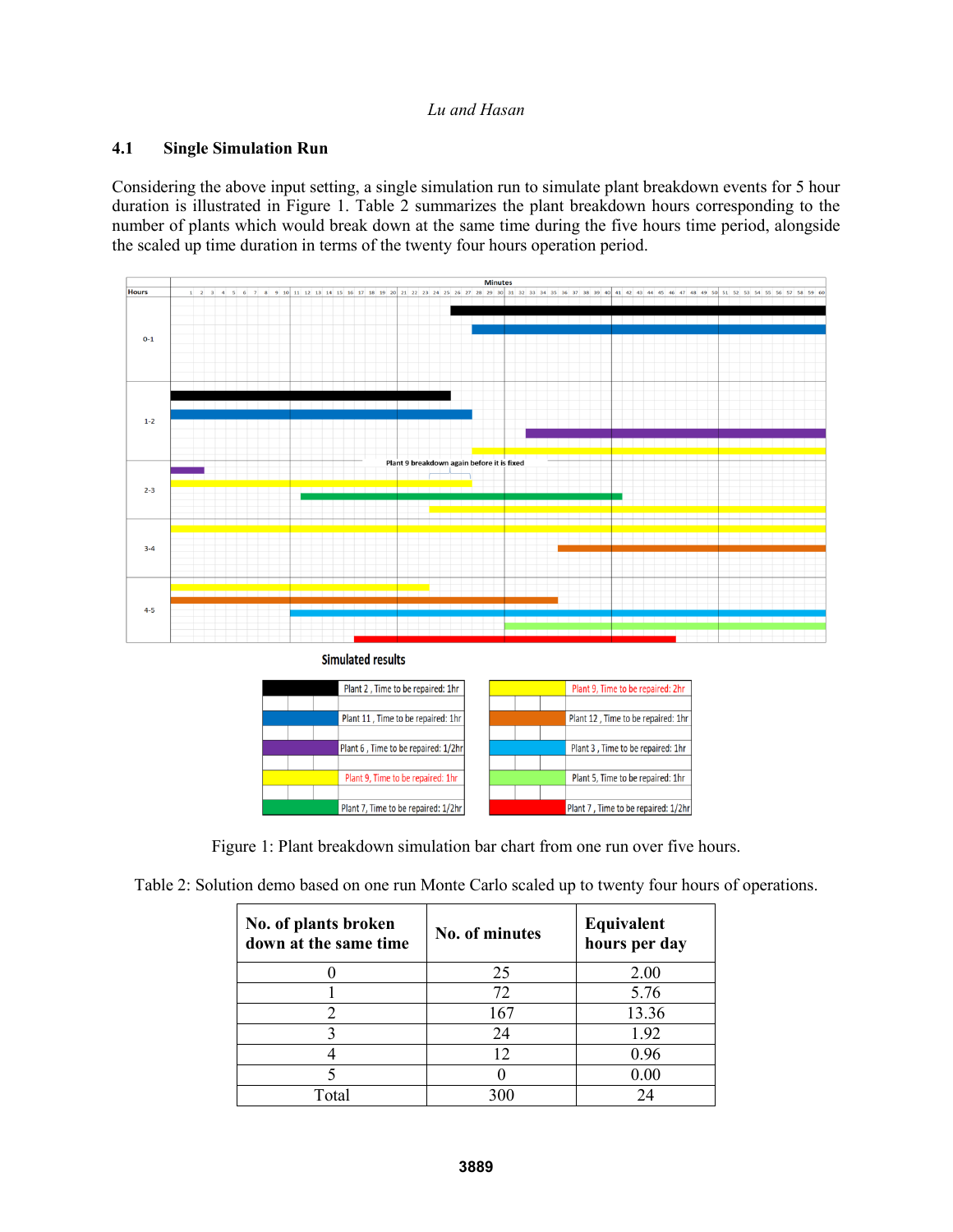Based on simulated down times, various scenarios for crew allocation are analyzed independently, namely, 5 crews, 4 crews, 3 crews, 2 crews, and 1 crew. For instance, if 4 crews are allocated, using Equations (1) to (4), following values can be determined,

From equation (2),  $PPU = \sum_{1}^{N_p} PHR \times Hr_{EOP} = 15 \times 10,000 \times 24 = $3,600,000$ From equation (3),  $MCC = Nc \times CHR \times Hr_{OP} = 4 \times 312.5 \times 24 = $30,000$ 

Thus, the net production output value, *NPO* is fixed as per Equation (1), which is  $(PPU - MCC)$  = 3,570,000\$. For this scenario, the crew use scheduling results in 44% crew utilization rate (working time percent) in keeping the 15 crushing plants running over 24 hours without any production loss time. If three crews are employed, using the same set of equations, the daily production, *PPU* can be found to be \$3,590,400 due to some plant production loss (\$9,600 for 0.96 hr). The crew utilization is updated at 57% and the total net output, *NPO* is at \$3,567,900. Compared against the "deploying 4 crews" scenario, the net output in "3 Crews" Scenario reduces marginally by \$2,100 (from \$3,570,000 with 4 crews to \$ 3,567,990 with 3 crews), while the crew utilization rate increases from 44% to 57%. Figure 2 shows the change of *NPO* with the different crew number, *Nc* which is conducive to identifying the maximum productivity of the plant operation. For this simulation run, it is evident in Figure 2 that the maximum value of *NPO* = \$3.570 million is obtained when four maintenance crews are assigned as backup.



Figure 2: Change for *NPO* with different crew number for the first MC run.

## **4.2 Multiple Simulation Runs**

The entire procedure for a single simulation run discussed above is repeated for thirty independent Monte Carlo duplications. The values of *NPO* with corresponding *Nc* for each simulation run are plotted together in the same Figure 3(a). The resulting *NPO* verses *Nc* plot show, instead of having a single point value of *NPO* for each number of allocated crews, the *NPO* is now a cluster of points, each point denoting the independent solution obtained from multiple simulation runs. The series of clusters is separately depicted in Figure 3(b) with a box plot for better illustration of the distribution of the data clusters.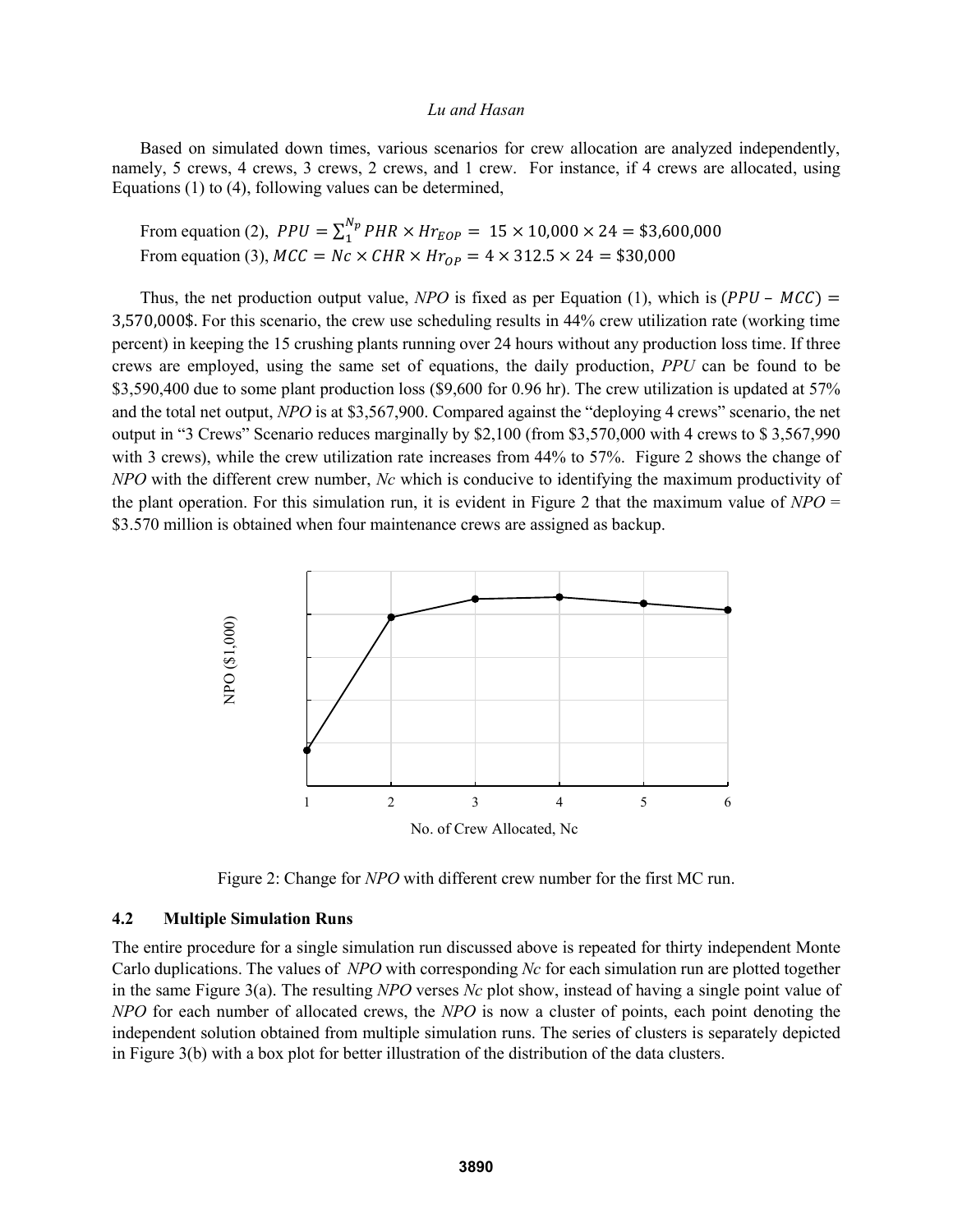*Lu and Hasan*



Figure 3: Change for *NPO* with different crew number for 30 independent MC run, (a) the cluster of *NPO* values for corresponding *Nc* value, (b) the box plot for each *NPO* data group.

In Figure 3, all the points cluster so closely given the number of crew is 7 or 8, as most of the simulated output NPO fall on the same spot. Note, the majority of simulation runs yields maximum NPO at 4 or 5 crews. Adding more crews beyond 5 results in no interruption in the plants' operation, while the maintenance crew cost increases linearly. Thus, the NPO remains the same. Besides, Table 3 summarizes the average (Avg.) and standard deviation (Std. dev.) for each data cluster resulting from multiple simulation runs.

| Nc.              |           |         |         |         |         |         |         |         |
|------------------|-----------|---------|---------|---------|---------|---------|---------|---------|
| Avg. NPO         | \$3.363   | \$3.482 | \$3.536 | \$3.548 | \$3.548 | \$3.541 | \$3.532 | \$3.540 |
| (Million \$)     |           |         |         |         |         |         |         |         |
| Std. dev. of NPO | \$0.122   | \$0.101 | \$0.077 | \$0.064 | \$0.065 | \$0.075 | \$0.088 | \$0.000 |
| (Million \$)     |           |         |         |         |         |         |         |         |
| 95% confidence   | [3.124,   | [3.285, | [3.385, | [3.423, | [3.420, | [3.393] | [3.359, |         |
| interval of NPO  | $3.602$ ] | 3.679]  | 3.685]  | 3.673]  | 3.675]  | 3.689]  | 3.703]  |         |
| [Low, High]      |           |         |         |         |         |         |         |         |
| (Million \$)     |           |         |         |         |         |         |         |         |

Table 3: Simulation statistics for each group of NPO values for corresponding Nc value.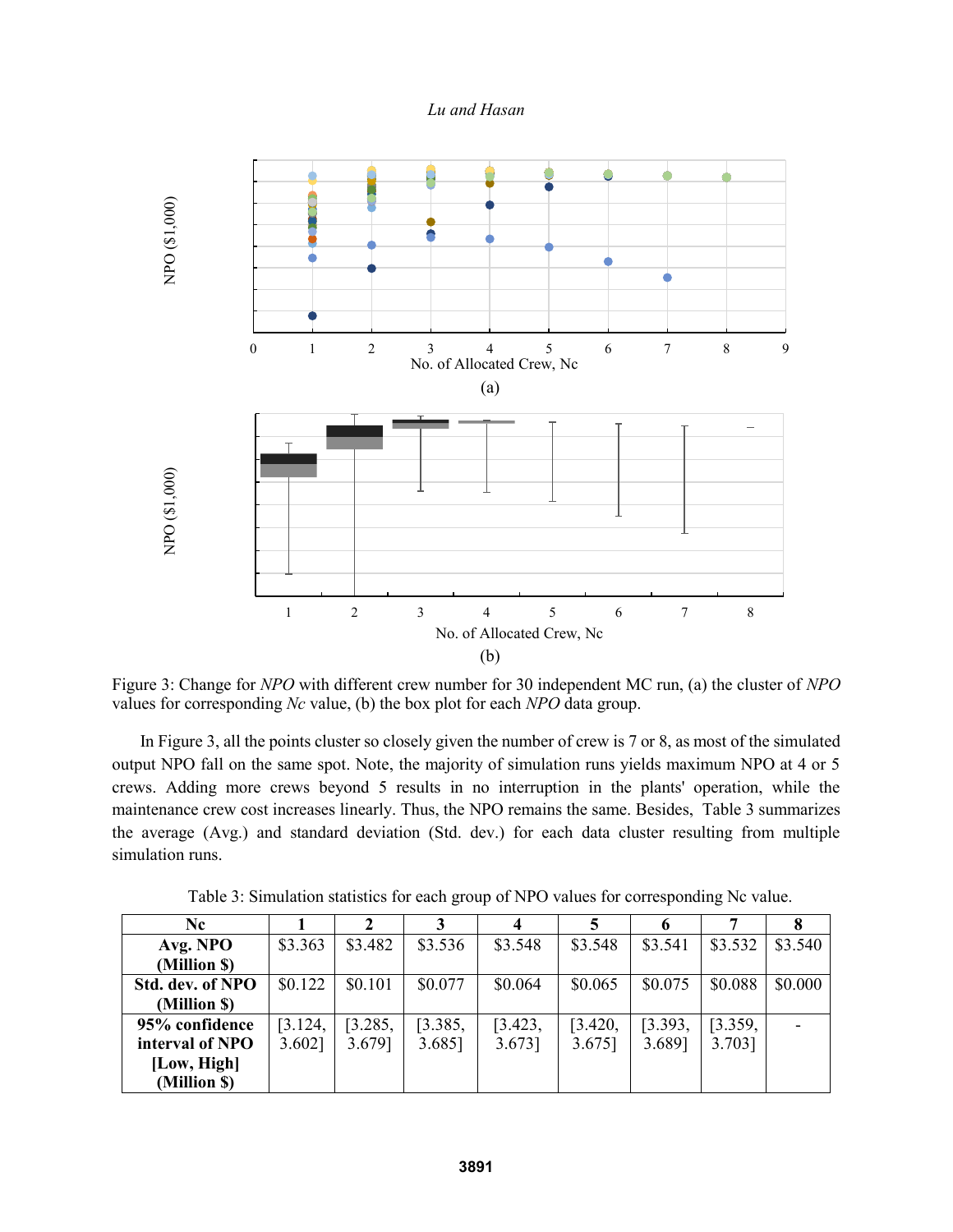## **4.3 Output Analysis**

To make the critical resource planning decision about how many crews should be deployed to operate the 15 autonomous crushing plants, the lower bound of the 95% confidence interval of *Net Production Output ( NPO)* is plotted against different crew number (*Nc*) in Figure 4, which is based on statistical analysis of simulation output. From Figure 4 it is evident that the deployment of four backup manual crews ( $Nc = 4$ ) yields the maximum *NPO* value. So, the optimum number of manual crews is identified as four, which has the highest likelihood to maximize *NPO* in the range of [3.423, 3.673] Million \$.



Figure 4: Lower bound of the 95% confidence interval of Net Production Output, (NPO) values for different crew number (Nc).

## **4.3.1 Sensitivity Analysis**

To check the sensitivity of the effect of the crew hourly rate (CHR) on the crew size (Nc), the simulation output is analyzed for different crew hourly rates (adjusted up or down by 20% and 50% respectively, implying the likely fluctuation of crew hourly rate in reality) and presented in the following Figure 5. It is observable that there is no significant change in crew number which outputs maximum NPO value due to the change of CHR in the range of [-50%, +50%]. For this example case, the crew number which yields maximum NPO remains four  $(Nc = 4)$ .



Figure 5: Change of NPO value for the different crew hourly rate.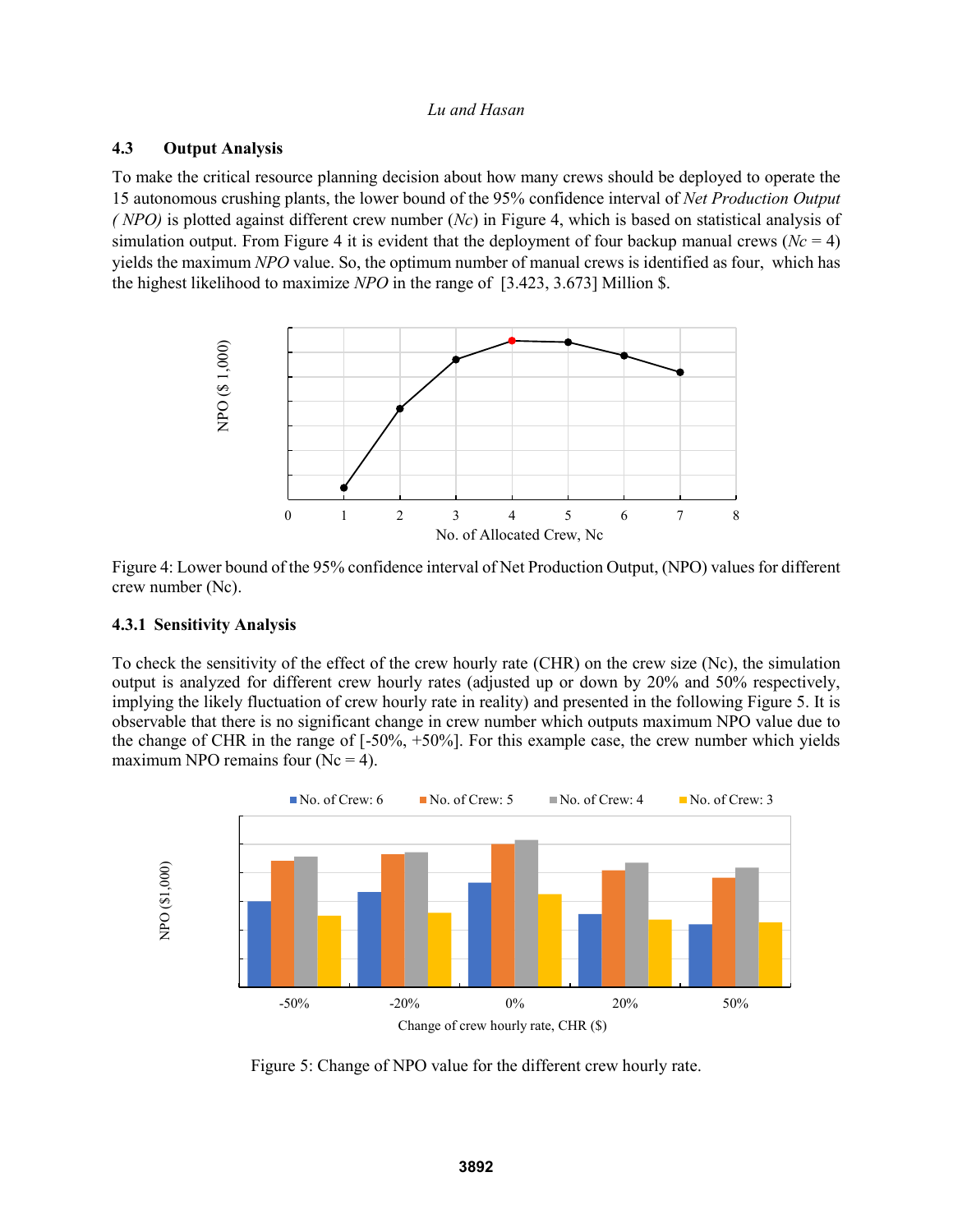## **4.3.2 Crew Utilization**

Crew utilization rate is defined as the ratio between the crew working hours and total crew deployed hours. For the first MC run for this case study (discussed in Section 4.1), the crew utilization status given four and three manual operation crews are deployed is illustrated in Figure  $6(a)$  and  $6(b)$ , respectively. Hence, when four crews are allocated, simulation results in 44% crew utilization rate (working time percent) in keeping the 15 plants running over 24 hours without any production loss time. Thus, plants production efficiency (net output /net capacity) is 100 %. If three crews are employed, using the same set of equations, crew utilization increases to 57%; while at the same time, the plants' efficiency slightly decreases to 99.4%.

| <b>4 Crew Allocation</b>                                     |              |      |                |              |              |  |  |  |
|--------------------------------------------------------------|--------------|------|----------------|--------------|--------------|--|--|--|
| No. od plant broken down<br>$\mathbf{z}$<br>з<br>4<br>0<br>1 |              |      |                |              |              |  |  |  |
| <b>Duration (hrs)</b>                                        | $\mathbf{z}$ | 5.76 | 13.36          | 1.92         | 0.96         |  |  |  |
|                                                              |              |      |                |              |              |  |  |  |
|                                                              |              |      |                |              |              |  |  |  |
|                                                              |              |      |                |              |              |  |  |  |
|                                                              |              |      |                |              |              |  |  |  |
|                                                              |              |      |                |              |              |  |  |  |
|                                                              |              |      |                |              |              |  |  |  |
|                                                              |              |      |                |              |              |  |  |  |
|                                                              |              |      |                |              |              |  |  |  |
| <b>Crew idled</b>                                            | 4            | 3    | $\overline{a}$ | $\mathbf{1}$ | $\mathbf{0}$ |  |  |  |
| <b>Crew used</b>                                             | $\Omega$     | 1    | $\overline{a}$ | 3            | 4            |  |  |  |
| Crew allocated, Nc                                           | 4            | 4    | 4              | 4            | 4            |  |  |  |
| <b>PPU</b> (daily)                                           | \$3,600,000  |      |                |              |              |  |  |  |
| NPO (daily)                                                  | \$3,570,000  |      |                |              |              |  |  |  |
| <b>Utilization Rate</b>                                      | 43.83%       |      |                |              |              |  |  |  |



Figure 6: Crew utilization scenario analyses for (a) four backup manual crews are allocated, (b) three crews are allocated.

For multiple simulation runs, crew utilization rate for different numbers of crew combinations are calculated based on simulation outputs, and statistics of the results are summarized in Table 4. Here, if 4 crews are deployed, the mean crew utilization rate is 45.02% which falls in the work percentage range of 40% to 65% benchmarking field labor activity in construction (Dozzi and AbouRizk 1993; Jergeas 2009; RSMOnline 2014). Note 45% work percentage is deemed practical in reality, as workers are not robots or machines; they are human beings working in a harsh environment. In contrast, the plant utilization rate is around 100%.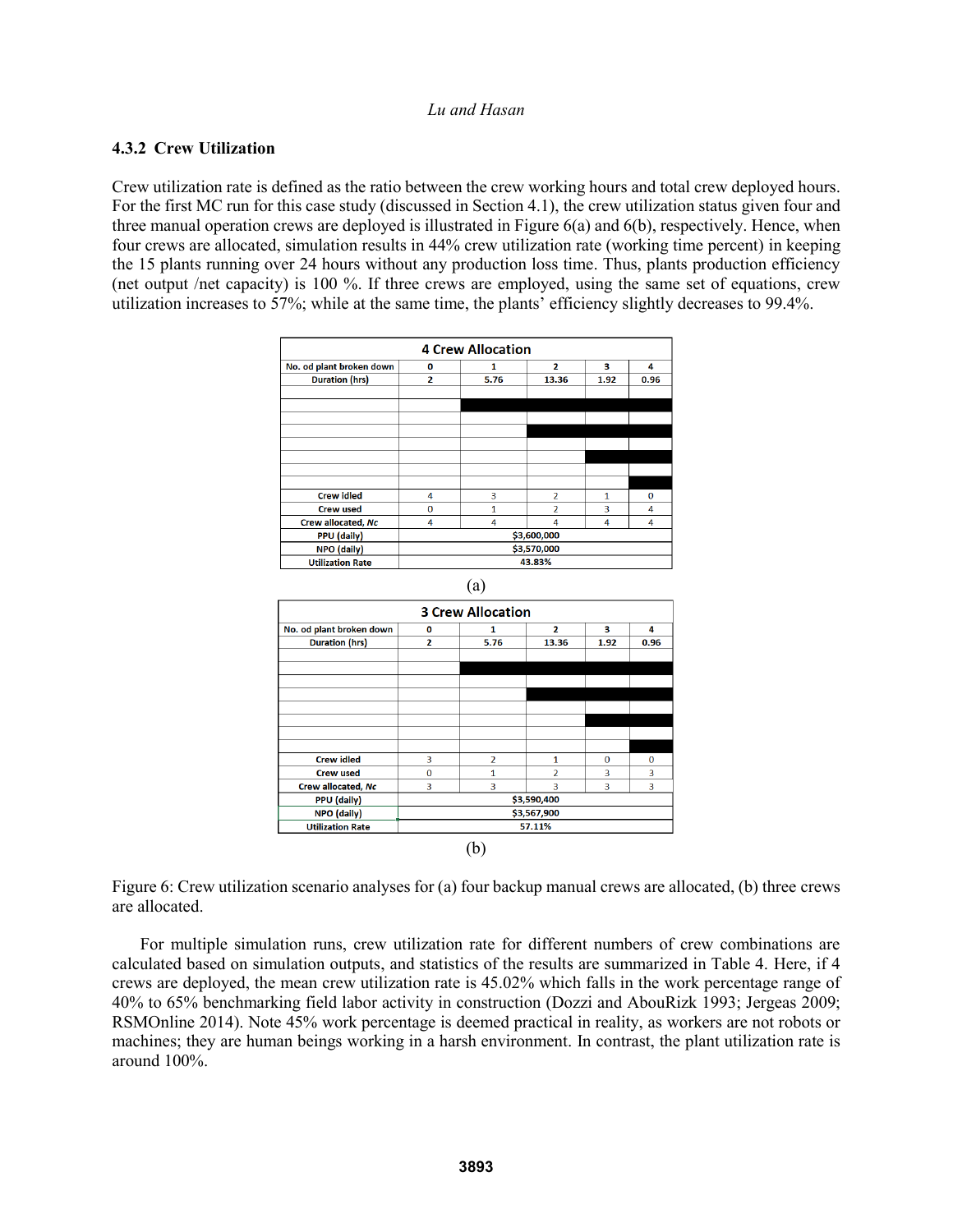| Nc.                     |          |          |        |           |        |                 |
|-------------------------|----------|----------|--------|-----------|--------|-----------------|
| <b>Crew Utilization</b> | 85.65%   | 72.79%   | 57 10% | $45.02\%$ | 36.33% | 30.18%          |
| Rate, CUR               |          |          |        |           |        |                 |
| <b>Std. dev. of CUR</b> | $7.30\%$ | $9.66\%$ | 9.88%  | 9.29%     | 8.80%  | 27 <sup>%</sup> |

Table 4: Simulation statistics for crew utilization rate with corresponding Nc value.

## **5 RELEVANT APPLICATION PROBLEMS**

Two separate case problems from the construction engineering domain are presented in this section to demonstrate the relevance of the proposed methodology to determine the manual backup crew deployment in support of utilizing autonomous technology in the construction field. The first case is termed as "autonomous truck breakdown problem" and the second one is about "automatic tunnel boring machine (TBM) guidance mechanism breakdown problem", explained as follows.

*Autonomous Truck breakdown problem*: In recent years autonomous dump trucks for mining or largescale rough grading in construction can be found in the field as game-changing technology in the construction industry (Healing 2018). Autonomous trucks are capable of running without the driver. However, the automation control system on board may occasionally break down (random event), which needs to be diagnosed and repaired via wireless communication networks for a certain time of period. At the end of repair, the control software needs to be rebooted. In the meantime, a human driver can take control of the truck so to keep the operation running uninterruptedly.

*Autonomous TBM guidance system breakdown problem*: Another example is deployment of the automatic TBM guidance system in tunnel construction. Automatic survey robot substitutes for the manual alignment survey system which depends on the field service of the expert survey crew and demands temporary shutdown of TBM operation due to quality assurance requirements and confined work space in the tunnel (Shen et al. 2011). However, occasionally, this automatic survey control system can fail and needs significant time for repair and recalibration due to system malfunctioning or unanticipated disturbance to the system position. In order to keep the TBM operation running, a manual survey crew is called in as backup to guide TBM in the underground space along the as-designed tunnel alignment.

In both cases, backup crews are necessary to avoid productivity loss during the autonomous system downtime. The attributes given in Table 5 align these two construction engineering problems with the presented case of autonomous crushing plants.

| <b>Features</b>  | <b>Crushing Plant</b>  | <b>Autonomous hauling</b> | <b>Autonomous TBM</b>    |
|------------------|------------------------|---------------------------|--------------------------|
|                  |                        | <b>Truck</b>              | guidance system          |
| Autonomous       | Autonomous aggregate   | Autonomous (driverless)   | Autonomous survey        |
| Control System   | crushing plant         | Truck                     | robot for TBM guidance   |
|                  |                        |                           | in tunneling             |
| <b>Breakdown</b> | Crushing plant         | Truck control system      | Guidance system          |
| Entity (Random)  | (operation running     | breakdown                 | mechanism malfunction    |
|                  | mechanism) breakdown   |                           | or calibration           |
|                  |                        |                           | requirement              |
| Breakdown        | Discrete probabilities | Can be defined by         | Can be defined by        |
| Category         | based on limited       | analyzing automatically   | analyzing automatically  |
|                  | historical data of     | collected sensor data of  | collected sensor data of |
|                  | downtime.              | downtime.                 | downtime.                |
| Backup Crew      | Plant operator         | Truck driver              | Tunnel surveyor          |

Table 5: Relevant attributes for the construction engineering examples.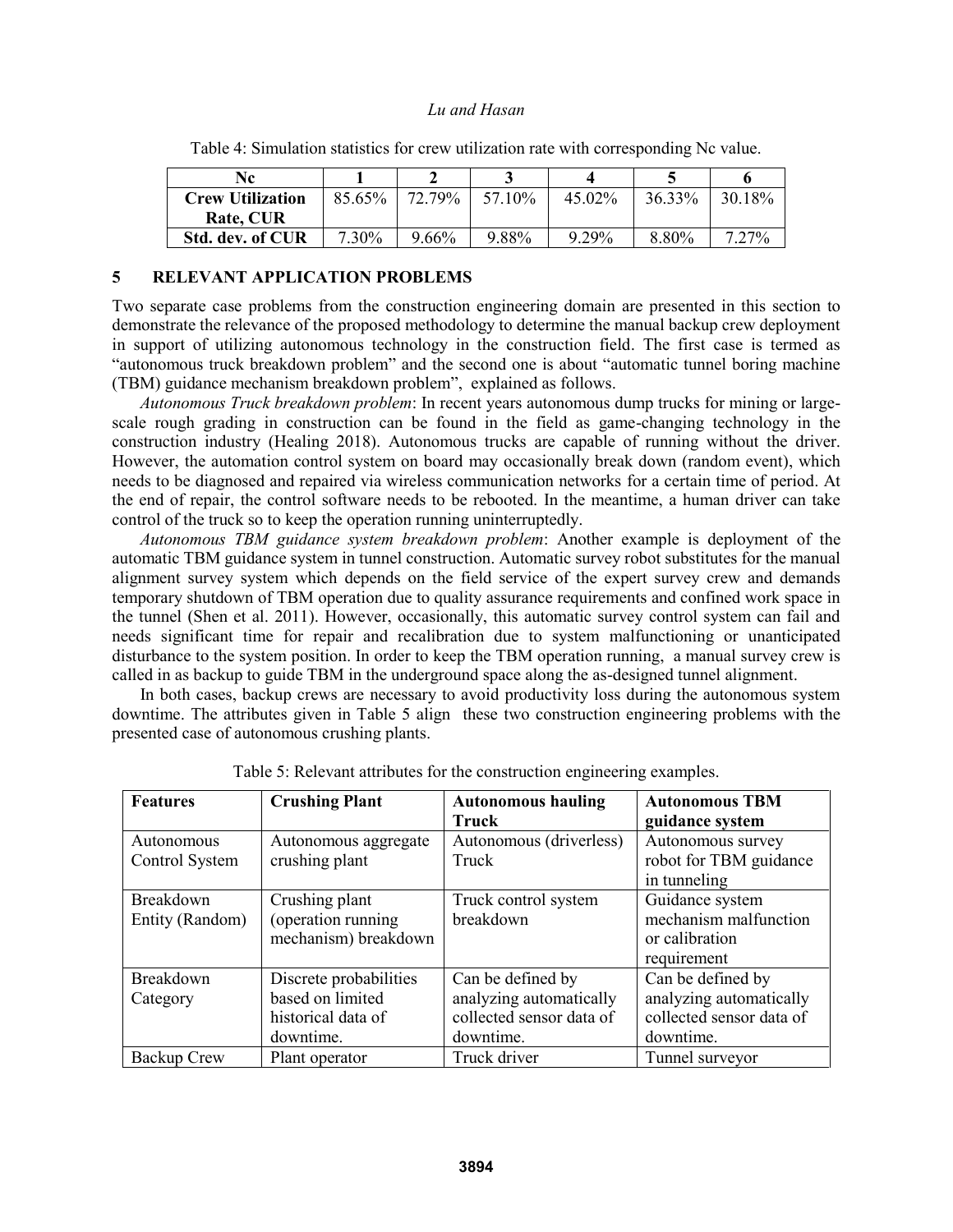## **6 CONCLUSION**

On top of a Monte Carlo simulation model for planning maintenance crew resources in operating autonomous crushing plants at a quarry, the present research defines cost functions by factoring the production output value, resource utilization efficiencies and direct costs in connection with both autonomous plants and maintenance crews. This enables more effective analyses on the simulation output and allows for a better, structured way to balance the cost of plant production loss against the cost of hiring maintenance crews, thereby facilitating the identification of the optimum solution and lending straightforward decision support. In particular, the cost function called *Net Production Output* value is found to be an effective performance indicator to facilitate the decision process based on interpreting simulation outputs. The application of the proposed simulation analysis methodology can be generalized from autonomous crushing plants in the present case study to a wide range of autonomous equipment, so as to nicely integrate productivity analysis, resource use efficiency, cost estimating, reliability analysis, and risk analysis in addressing such complex systems involving the interaction of autonomous systems and humans. Beyond the presented aggregate crushing plant case, relevant applications such as "autonomous truck breakdown problem" and "automatic tunnel boring machine (TBM) guidance mechanism breakdown problem" can be addressed by following the presented simulation methodology. In the near future, autonomous plants and equipment will not replace human beings entirely; instead, they will complement human beings to maximize the productivity gain as a result of technology advances. This is evidenced by recent news in the construction and mining industry: major mining companies implement a fleet of autonomous trucks, while still keeping a certain number of driver jobs as backup to operate nonautonomous trucks in order to maximize the full potential of new technology.

## **REFERENCES**

- Aziz, R. F., and S. M. Hafez. 2013. "Applying Lean Thinking in Construction and Performance Improvement". *Alexandria Engineering Journal*, *52*(4)L:679–695.
- Ashayeri, J., A. Teelen, and W. Selen. 1996. A Production and Maintenance Planning Model for the Process Industry. *International Journal of Production Research*, 34(12):3311–3326.
- Buchanan, D. A., and J. Bessant. 1985. "Failure, Uncertainty and Control: The Role of Operators In A Computer Integrated Production System". *Journal of Management Studies*, 22(3): 292–308.
- Chopra, S., and M. S. Sodhi. 2004. "Managing risk to avoid supply-chain breakdown. *MIT ". Sloan Management Review*, 46:53–61.
- Dozzi, S. P., and S. AbouRizk. 1993. "Productivity in Construction". *Institute for Research in Construction, National Research Council*, Ottawa, ON, Canada, NRCC-37001 http://web.mit.edu/parmstr/Public/NRCan/nrcc37001.pdf
- Finch, B. J., and J. P. Gilbert. 1986. "Developing Maintenance Craft Labor Efficiency through an Integrated Planning and Control System: A prescriptive model". *Journal of Operations Management*, 6(3–4): 449–459.
- Hasan, M., and M. Lu. 2017. "Error Quantification and Visualization in Using Sensors to Position Backhoe Excavator". *ASCE Computing in Civil Engineering 2017*:150 -157.
- Hasan, M., and M. Lu. 2018. "Planning Work for a Self-Tracking Excavator Capable of Automatic Field Survey". *17th International Conference on Computing in Civil and Building Engineering*, 5 – 7 June, Finland.
- Healing, D. 2018. "Suncor driverless trucks will kill 400 net jobs, says company". *The Canadian Press*. http://www.cbc.ca/news/canada/calgary/suncor-driverless-trucks-job-losses-1.4512659, Accessed April 29, 2018
- Hendrickson, C. 2008. "Project Management for Construction". *Department of Civil and Environmental Engineering, Carnegie Mellon University*, Pittsburgh, PA l52l3. Copyright C. Hendrickson 1998. https://www.cmu.edu/cee/projects/PMbook/